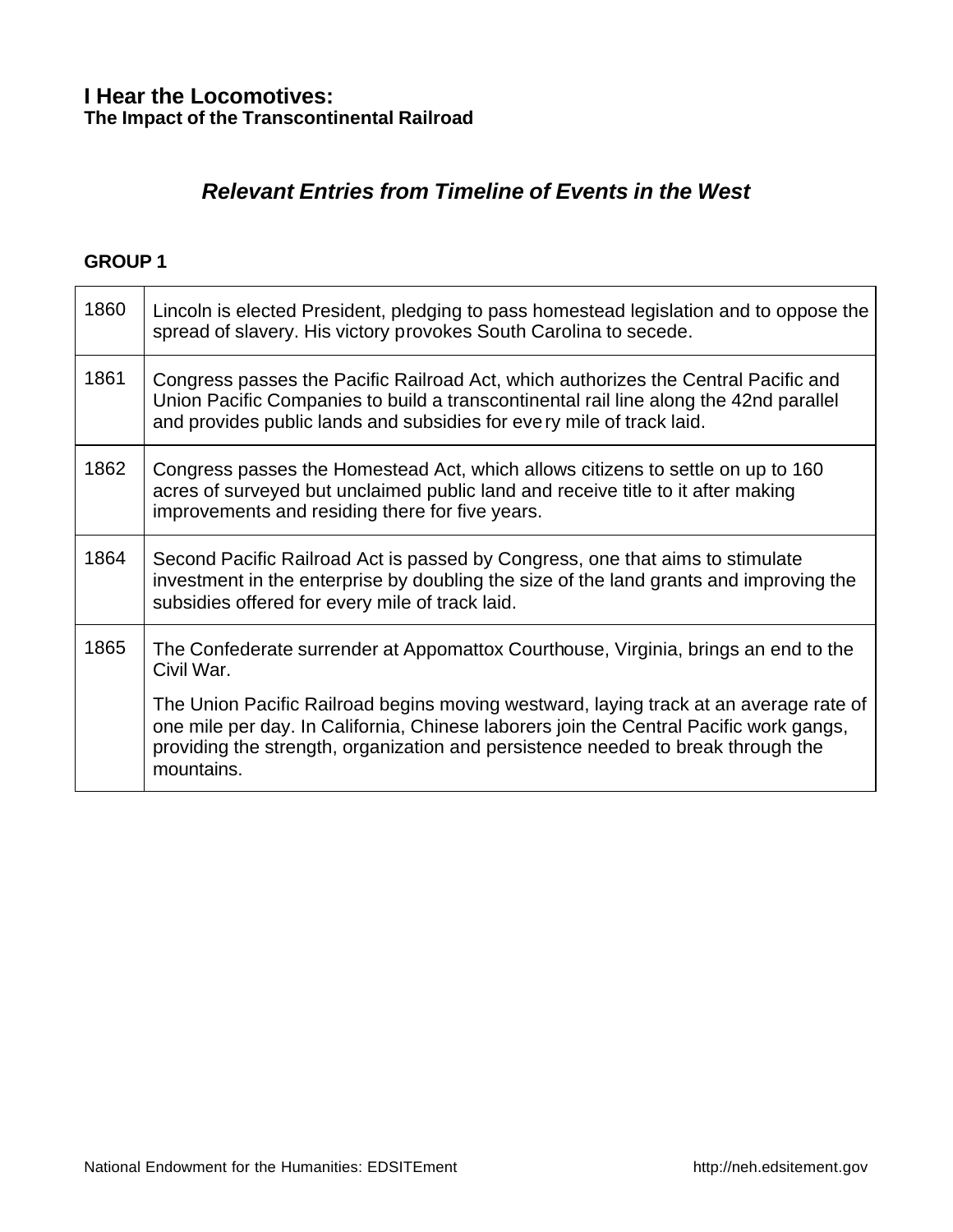# *Relevant Entries from Timeline of Events in the West*

<u> 1980 - Johann Stoff, Amerikaansk politiker († 1908)</u>

### **GROUP 2**

| 1867 | The U.S. and representatives of the Comanche, Kiowa, Cheyenne, Arapaho and other<br>southern Plains tribes sign the Medicine Lodge Treaty, intended to remove Indians<br>from the path of white settlement. The treaty marks the end of the era in which federal<br>policymakers saw the Plains as "one big reservation" to be divided up among various<br>tribes. Instead, the treaty establishes reservations for each tribe in the western part of<br>present-day Oklahoma and requires them to give up their traditional lands elsewhere.<br>In exchange, the government pledges to establish reservation schools and to provide<br>resident farmers who will teach the Indians agriculture. The tribes' refusal to give up<br>their free-ranging traditions and remain confined within the territory assigned to them<br>leads to devastating warfare. |
|------|-------------------------------------------------------------------------------------------------------------------------------------------------------------------------------------------------------------------------------------------------------------------------------------------------------------------------------------------------------------------------------------------------------------------------------------------------------------------------------------------------------------------------------------------------------------------------------------------------------------------------------------------------------------------------------------------------------------------------------------------------------------------------------------------------------------------------------------------------------------|
| 1868 | The Senate approves a treaty permitting unrestricted immigration from China.                                                                                                                                                                                                                                                                                                                                                                                                                                                                                                                                                                                                                                                                                                                                                                                |
|      | Chinese rail builders of the Central Pacific finally break out of the High Sierras.                                                                                                                                                                                                                                                                                                                                                                                                                                                                                                                                                                                                                                                                                                                                                                         |
| 1869 | John Wesley Powell, a self-taught expert on mountain geology and a veteran of the<br>Civil War who lost part of his right arm at Shiloh, leads the first recorded voyage<br>through the Grand Canyon of the Colorado, winning national acclaim and setting the<br>stage for government-funded scientific study of the West.                                                                                                                                                                                                                                                                                                                                                                                                                                                                                                                                 |
| 1870 | A Golden Spike completes the transcontinental railroad at Promontory Point, Utah.                                                                                                                                                                                                                                                                                                                                                                                                                                                                                                                                                                                                                                                                                                                                                                           |
|      | Buffalo hunters begin moving onto the plains, brought there by the expanding railroads<br>and the growing market for hides and meat back east. In little more than a decade,<br>they reduce the once numberless herd to an endangered species.                                                                                                                                                                                                                                                                                                                                                                                                                                                                                                                                                                                                              |
|      | Railroad companies begin massive advertising campaigns to attract settlers to their<br>land grants in the West, sending agents to rural areas in the eastern states and<br>throughout Europe to distribute handbills, posters and pamphlets that tout the rich soil<br>and favorable climate of the region. But the higher costs of railroad land compared to<br>public lands, and the fact that railroads pay no taxes on their lands, soon stirs charges<br>of extortion, leading to state laws controlling railroad rates and land sale practices by<br>the decade's end.                                                                                                                                                                                                                                                                                |
|      | The Union Pacific in Wyoming hires Chinese laborers for \$32.50 a month rather than<br>pay \$52.00 a month to whites. From incidents like this one, white laborers across the<br>West develop the opinion that Chinese immigrants are competing unfairly for jobs, a<br>feeling that will lead to violent racial conflict and labor unrest in years to come.                                                                                                                                                                                                                                                                                                                                                                                                                                                                                                |

٦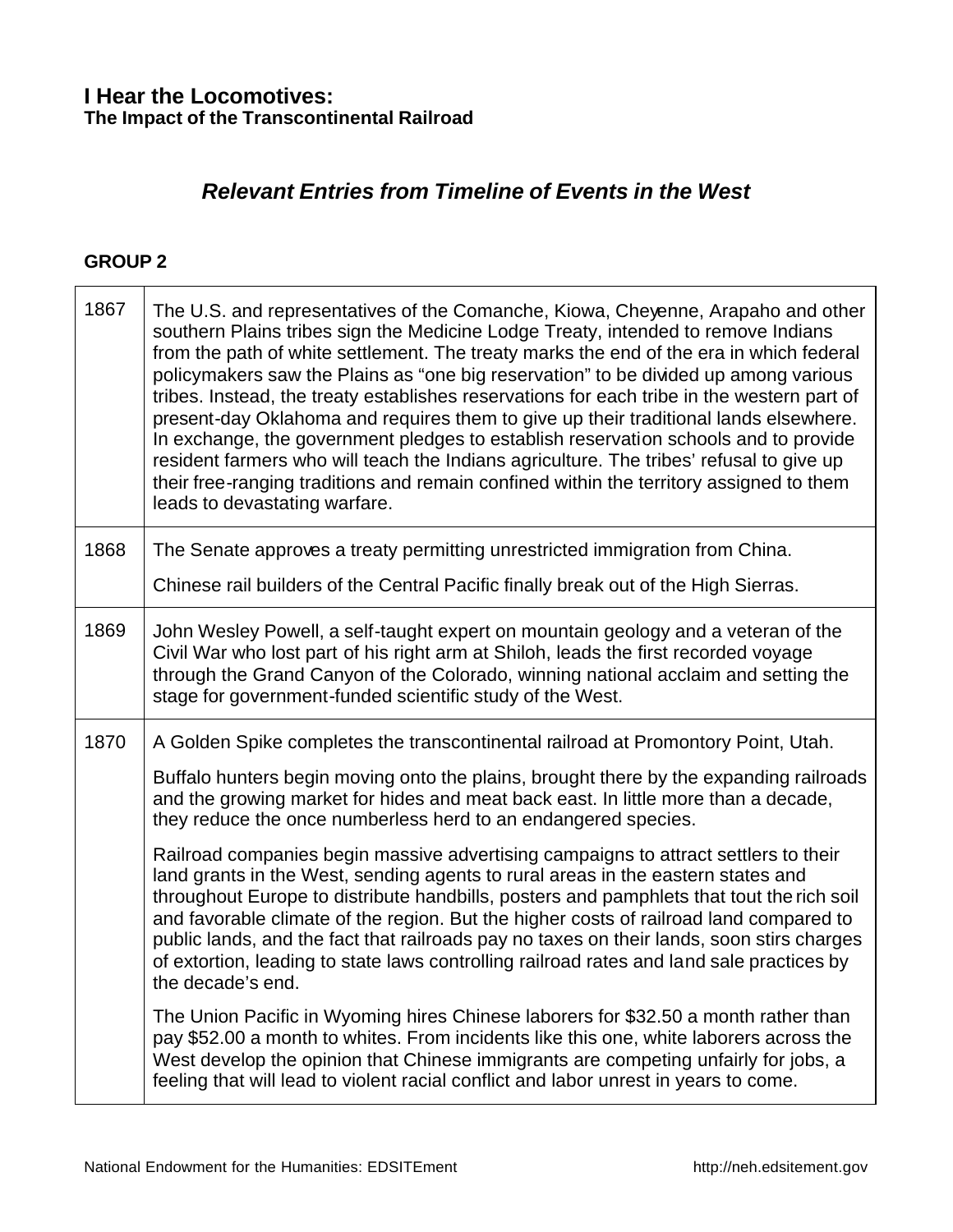# *Relevant Entries from Timeline of Events in the West*

| 1871 | Congress approves the Indian Appropriations Act, directing that all Indians be treated<br>as individuals and legally designated "wards" of the federal government. The act is<br>another step toward dismantling the tribal structure of Native American life.                                                                                                                                                                                                                                   |
|------|--------------------------------------------------------------------------------------------------------------------------------------------------------------------------------------------------------------------------------------------------------------------------------------------------------------------------------------------------------------------------------------------------------------------------------------------------------------------------------------------------|
| 1871 | A quarrel over a woman between two Chinese men in Los Angeles escalates into a<br>city-wide anti-Chinese riot, ending in the murder of at least 23 of the city's 200 Chinese<br>residents.                                                                                                                                                                                                                                                                                                       |
| 1871 | Cochise, the Apache chief who led a decade-long guerilla war against whites in<br>Arizona, surrenders to General George Crook but escapes back to his mountain<br>stronghold rather than let his people be sent to a New Mexico reservation. General<br>Otis Howard finally makes peace with Cochise the next year, agreeing to establish an<br>Apache reservation in Arizona.                                                                                                                   |
| 1872 | The Yellowstone Act sets aside more than two million acres in northwest Wyoming as<br>a public "pleasuring-ground" for the "preservation  of all timber, mineral deposits,<br>natural curiosities or wonders  and their retention in their natural condition." It marks<br>the first time any national government has set aside public lands.                                                                                                                                                    |
| 1872 | "Buffalo Bill" Cody is awarded the Congressional Medal of Honor for his service as a<br>scout in General Philip Sheridan's four-year campaign against the Cheyenne. The<br>same year Cody begins his theatrical career, appearing as "Buffalo Bill" in Ned<br>Buntline's The Scouts of the Plains.                                                                                                                                                                                               |
| 1873 | Although federal authorities estimate that hunters are killing buffalo at a rate of three<br>million per year, President Grant vetoes a law protecting the herd from extermination.                                                                                                                                                                                                                                                                                                              |
| 1874 | Mennonite immigrants from Russia arrive in Kansas with drought-resistant "Turkey<br>Red" wheat, which will help turn the one-time "Great American Desert" into the<br>nation's breadbasket.                                                                                                                                                                                                                                                                                                      |
| 1874 | Joseph Glidden receives a patent for barbed wire, an inexpensive, durable and<br>effective fencing material which, with the destruction of the buffalo, will open the plains<br>to more efficient agriculture and ranching.                                                                                                                                                                                                                                                                      |
|      | George Armstrong Custer announces the discovery of gold in the Black Hills of<br>Dakota, setting off a stampede of fortune-hunters into this most sacred part of Lakota<br>territory. Although the 1868 Fort Laramie Treaty requires the government to protect<br>Lakota lands from white intruders, federal authorities work instead to protect the<br>miners already crowding along the path Custer blazed for them, which they call<br>"Freedom's Trail" and the Lakota call "Thieves' Road." |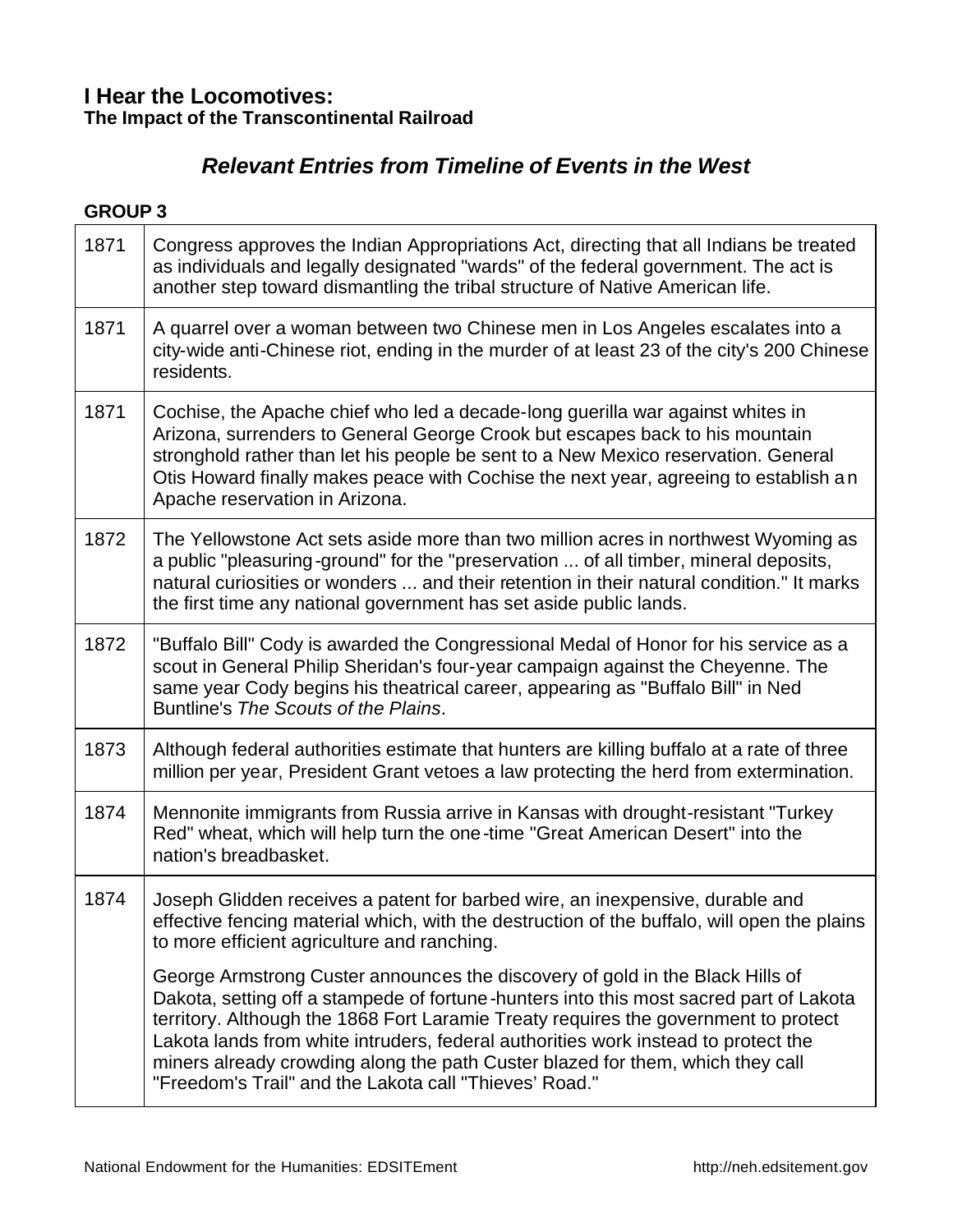# *Relevant Entries from Timeline of Events in the West*

| 1875 | THE LAKOTA WAR: A Senate commission meeting with Red Cloud and other Lakota<br>chiefs to negotiate legal access for miners offers to buy the region for \$6 million. But<br>the Lakota refuse to alter the terms of the 1868 Fort Laramie Treaty, and declare they<br>will protect their lands from intruders if the government won't.                                                                                                                                                                                                                                                                                 |
|------|------------------------------------------------------------------------------------------------------------------------------------------------------------------------------------------------------------------------------------------------------------------------------------------------------------------------------------------------------------------------------------------------------------------------------------------------------------------------------------------------------------------------------------------------------------------------------------------------------------------------|
| 1876 | Federal authorities order the Lakota chiefs to report to their reservations by January<br>31. Sitting Bull, Crazy Horse and others refuse. On June 25, George Armstrong<br>Custer, part of General Terry's force, discovers Sitting Bull's encampment on the Little<br>Bighorn River, but when he charges the village, hundreds of Lakota warriors<br>overwhelm his troops, killing them to the last man, in a battle later called Custer's Last<br>Stand. News of the massacre shocks the nation, and troops methodically hunt down<br>the Lakota and force them to surrender. Sitting Bull, however, eludes capture. |
| 1876 | Colorado enters the Union.                                                                                                                                                                                                                                                                                                                                                                                                                                                                                                                                                                                             |
| 1877 | Crazy Horse finally surrenders to General George Crook at Fort Robinson, Nebraska.<br>By late summer, there are rumors that Crazy Horse is planning a return to battle. On<br>September 5 he is arrested and when he resists being jailed, he is killed.                                                                                                                                                                                                                                                                                                                                                               |
| 1877 | Congress votes to repeal the 1868 Fort Laramie Treaty and take back the Black Hills,<br>along with 40 million more acres of Lakota land.                                                                                                                                                                                                                                                                                                                                                                                                                                                                               |
| 1877 | With the threat of Indian attack removed, mining camps and boom towns -- French<br>Creek, Whitewood Gulch, Black Tail Gulch -- crowd the Black Hills.                                                                                                                                                                                                                                                                                                                                                                                                                                                                  |
| 1877 | Chief Joseph, leader of the Nez Percé, surrenders to General Oliver Howard, bringing<br>to an end one of the most remarkable military feats of the Indian Wars. Eluding or<br>defeating army troops at every turn, Joseph and a band of fewer than 200 warriors<br>bring nearly 500 women and children over 1,500 miles of mountainous terrain to within<br>40 miles of the border. "I am tired of fighting," he declares as he holds out his rifle to<br>General Howard. "I want to have time to look for my children. From where the sun now<br>stands I will fight no more forever."                                |
| 1877 | Congress passes the Desert Land Act, which permits settlers to purchase up to 640<br>acres of public land at 25¢per acre, provided they irrigate the land.                                                                                                                                                                                                                                                                                                                                                                                                                                                             |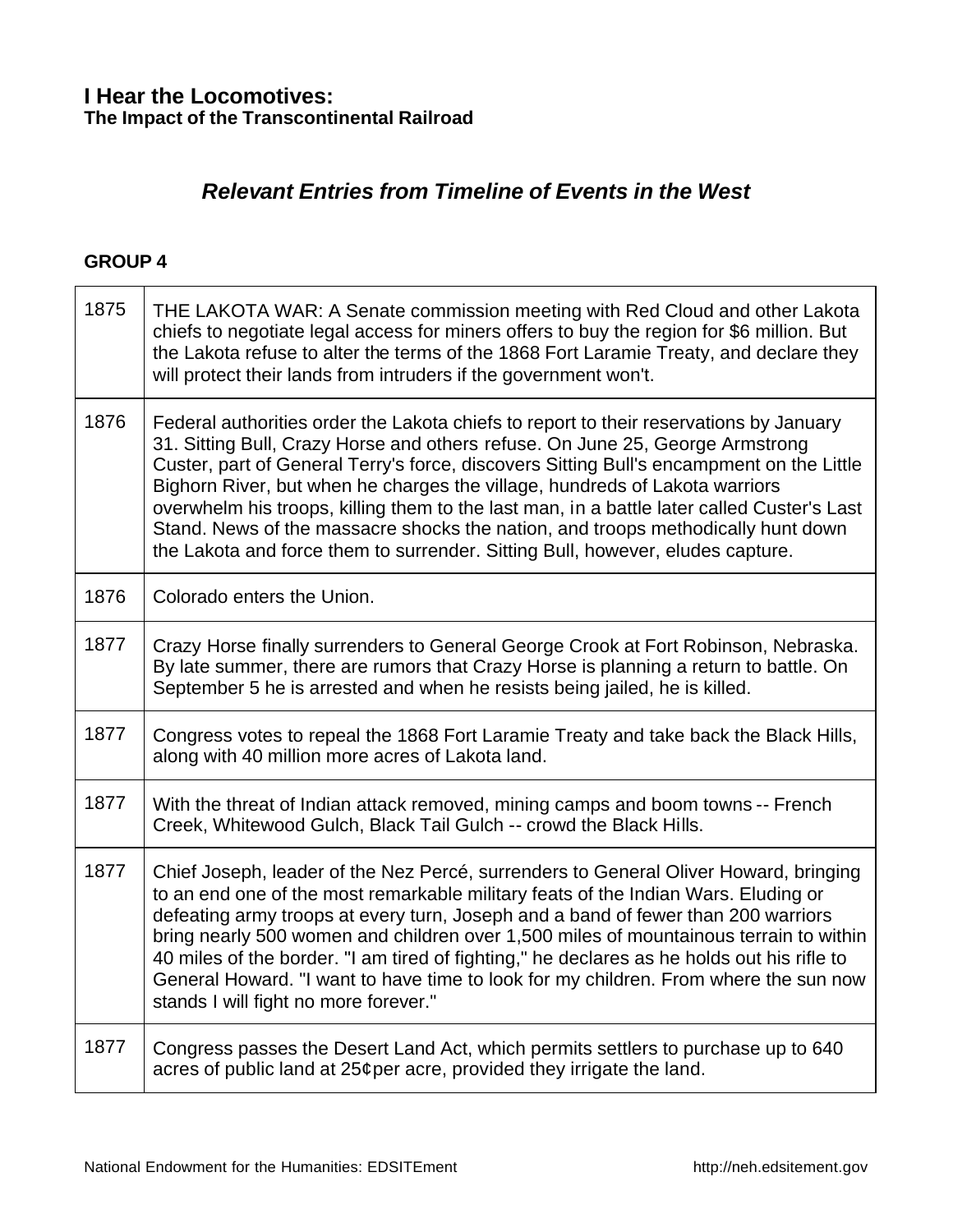# *Relevant Entries from Timeline of Events in the West*

| 1878 | With racial discrimination on the rise in the post-Reconstruction South, an estimated<br>40,000 African Americans begin to migrate from the former slave states into Kansas.                                                                                                                                                                                                                                                                                                                                                     |
|------|----------------------------------------------------------------------------------------------------------------------------------------------------------------------------------------------------------------------------------------------------------------------------------------------------------------------------------------------------------------------------------------------------------------------------------------------------------------------------------------------------------------------------------|
| 1879 | Congress creates the United States Geological Survey to coordinate the many<br>independent survey projects it has funded since army surveyors first charted potential<br>routes for a transcontinental railroad in the 1850s. The USGS expands its focus<br>beyond mineral resources and geological formations to include study of the potential<br>for irrigating the West's arid lands and the selection of suitable sites for dams and<br>reservoirs.                                                                         |
| 1879 | The first students, a group of 84 Lakota children, arrive at the newly established<br>United States Indian Training and Industrial School at Carlisle, Pennsylvania, a<br>boarding school founded to remove young Indians from their native culture and<br>refashion them as members of mainstream American society. Over the next two<br>decades, 24 more schools on the Carlisle model will be established outside the<br>reservations, along with 81 boarding schools and nearly 150 day schools on the<br>Indians' own land. |
| 1880 | President Benjamin Hayes signs the Chinese Exclusion Treaty, which reverses the<br>open-door policy set in 1868 and places strict limits both on the number of Chinese<br>immigrants allowed to enter the U.S. and on the number allowed to become<br>naturalized citizens.                                                                                                                                                                                                                                                      |
| 1883 | The Northern Pacific Railroad, connecting the northwestern states to points east, is<br>finally completed, after a 19-year struggle against treacherous terrain and intermittent<br>financing. Along the line, crews blast a 3,850-foot tunnel through solid granite and<br>construct an 1,800-foot trestle. As a result, the round trip to the Columbia River that<br>took Lewis and Clark two-and-a-half years in 1803 now takes just nine days.                                                                               |
|      | Buffalo hunters gather on the northern Plains for the last large buffalo kill. Among them<br>is a Harvard-educated New York assemblyman named Theodore Roosevelt, who<br>hopes to bag a trophy before the species disappears. Hunters have already destroyed<br>the southern herd, and by 1884, except for small domestic herds kept by sentimental<br>ranchers, there are only scattered remnants of the animal that symbolized the<br>American West.                                                                           |